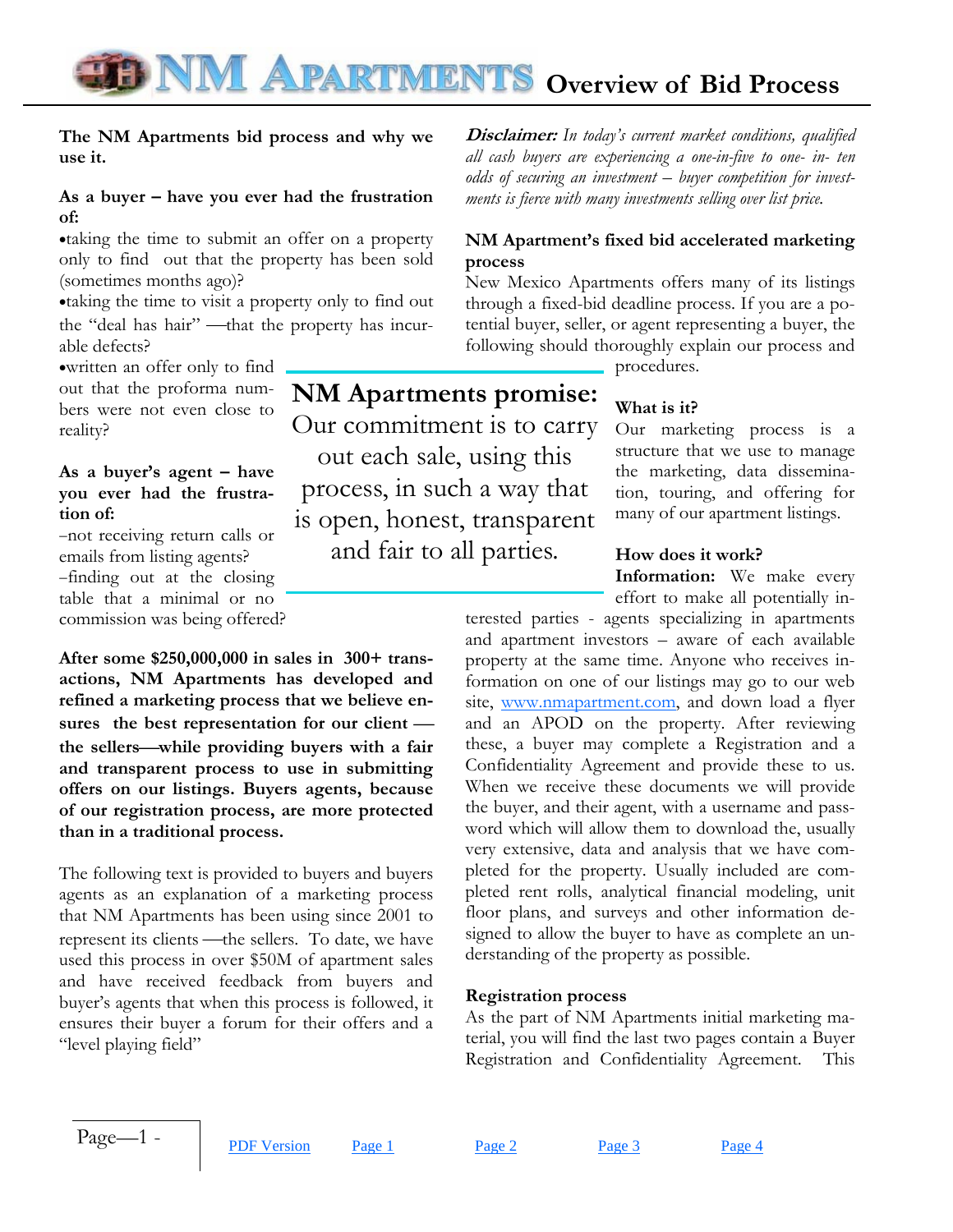# **TE NM APARTMENTS** Overview of Bid Process

must be executed before any buyer is allowed to attend a tour or receive detailed information on the property. Seller's expect the buyer to maintain a reasonable standard of conduct, disclose their agency relationship, and agree to keep the Seller's confidential information just that—confidential.

The registration form also allows a buyer's agent to make sure that they are indeed representing this buyer. All too often, we've had less than scrupulous buyer's agents attempt to represent a buyer with whom they do not have a buyer's agency relationship, and "inject" themselves into a deal. By requiring that your client, the buyer, execute this agreement, we ensure that you are part of the procuring cause of the sale.

**Property Tours:** After reviewing the information we have on the property the buyer may wish to attend a tour of the property. These are scheduled long in advance. Usually during a thirty day marketing period there will be two opportunities for a buyer to tour the property. Individual tour dates are not available. Self guided tours, a buyer or agent taking it upon themselves to walk the property and speak with the manager or tenants are not allowed. Any buyer doing this will likely be banned from participating in the offer process.

**Offers:** The buyer may submit an offer at any time but it is strongly encouraged that the buyer attend one of the property tours prior to submitting an offer in order to establish credibility. In general offers will not be responded to until the day after the bid deadline. Why do you wait to respond to offers? Our goal is to shift the focus of the selling process away from which offer comes in first and to which offer, and buyer, is strongest and most likely to perform.

#### **Agency**

NM Apartments and its clients are glad to cooperate with Buyers agents and Transaction agents. Sub-agency is not offered.

#### **Agent Duties**

As a buyer's agent, procuring cause is often not enough to earn you fee—NM Apartments offer's a one page document that can be downloaded here on what a buyer's agent typically needs to do to earn their fee.

#### **Compensation**

Most of our seller's pay a brokerage fee that is in the range of industry norms for the size of the property. Typically we share this with outside selling brokers on a 50%/50% basis. Not all seller's offer compensation. A few, particularly institutional owners, work with us on a consulting fee arrangement and specifically do not allow us to compensate outside agents. In these rare cases you must seek compensation from your buyer and we will make it very clear that no fee is offered to a buyer's agent, but only because the seller demands it. Please review the compensation particulars as disclosed in the confidentiality agreements for each property.

**Bid Deadline:** All offers must be received prior to the bid deadline, or call for offers. The seller may choose one offer, may reject all offers, or may choose a handful of bidders from which to solicit a "best and final" offer.

**What makes an offer competitive?** Price is important —most properties sell at or above list price. However, a high priced offer means nothing unless we have a high degree of confidence in the buyer's ability and intent to close the transaction on the terms negotiated. To establish buyer credibility we like to see 1) that the buyer has invested their time in becoming deeply familiar with the property, 2) that the buyer's underwriting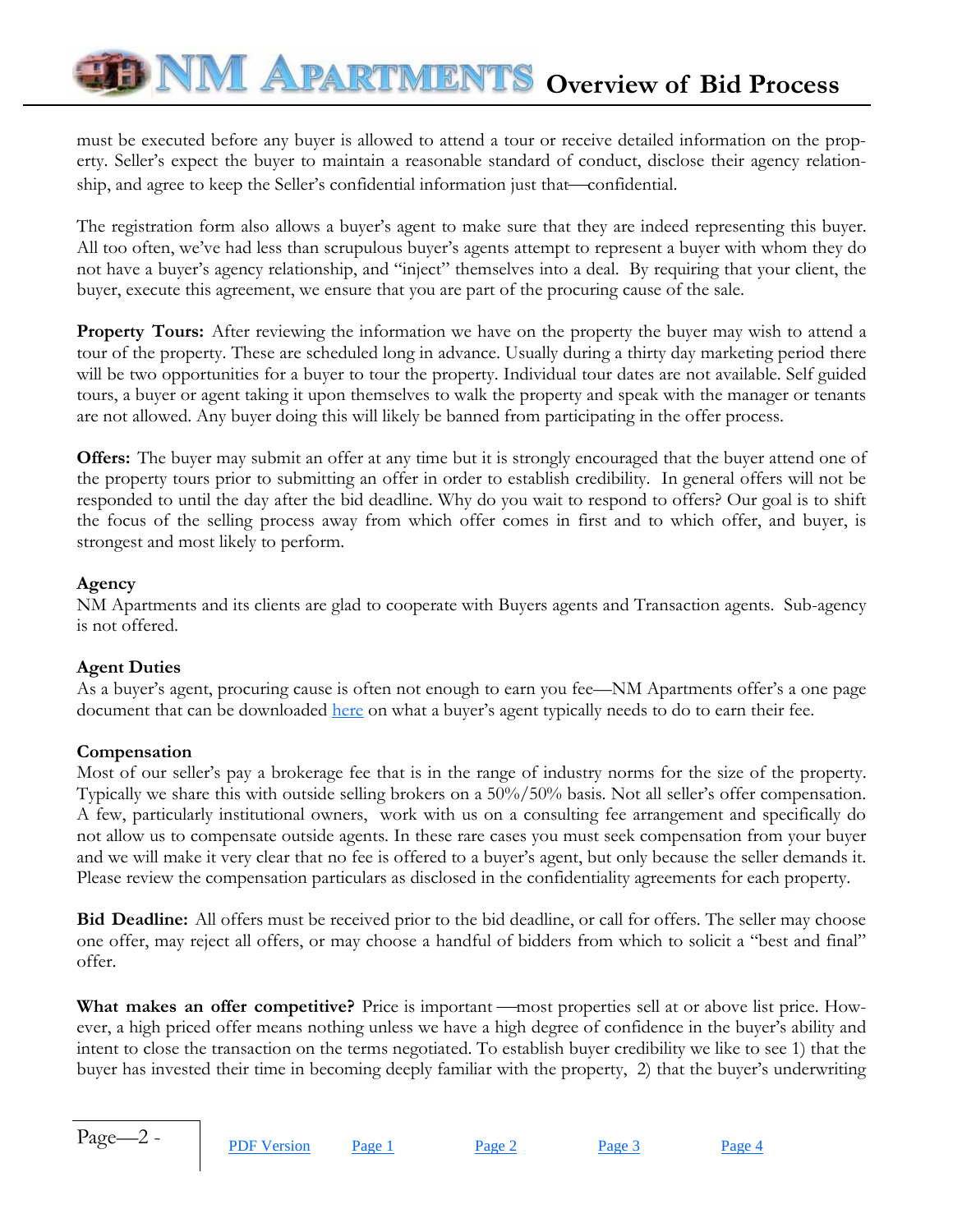assumptions are accurate, and inline with those of lenders, 3) that the buyer can demonstrate a history of similar acquisitions in which they performed.

Buyers often demonstrate their familiarity with the property by making some portion of their earnest money become non-refundable at certain key junctures in the transaction: the acceptance of their offer, the removal of the inspection contingencies, and the removal of the financing contingencies. A buyer that submits, along with their offer, a deal history that specifies the details of their most recent acquisitions – dates, addresses, brokers, lenders – is advantaged.

Once a buyer is selected the transaction will proceed through escrow and closing.

#### **Why do you use this process?**

We have developed this process, and refined it through many transactions because in a market where there is an in-balance, where there are more buyers than sellers, it has advantages for both buyer and seller. For the buyer, they can be assured of a transparent process with clearly defined dates and rules, which insures fairness by awarding the opportunity to purchase the property to the entity who values it the most and who is best qualified. In our process all buyers are treated equally. For the seller, as well, our process insures that the entity placing the highest value on the property, and showing the best ability to close the property on the terms negotiated, will likely be the buyer. In short, the process that we have developed serves to manage the offering and negotiating process in a way that is most fair to all parties.

#### **NM Apartments promise:**

Our commitment is to carry out each sale, using this process, in such a way that is open, honest, transparent and fair to all parties.

#### **Our promise to our seller**

For each property sold with this process we have a series of preplanned marketing milestones, tour dates, and bid deadlines. We commit to our sellers to adhere to these.

#### **Our promise to the buyer**

We are committed to treating each buyer fairly and in a way that allows every buyer to compete on a "level" playing field". We have designed this process so that buyer's might advance their cause on the basis of what they are offering the seller —how competative their offer in regards to price, time lines, and their familiarity with the property. We promise the buyer that our selection process looks only at these variables that benefit the seller. Other variables —whether they have their own agent, or who their agent is, whether they are intown or out-or-town—which do not impact the seller, will not affect how their offer is received.

#### **Our promise to the buyer's agent**

We will accept the registration of your customer or client, with our registration and confidentiality forms correctly completed by your customer or client. Once our client accepts your registration, you are protected. We acknowledge you as the sole procuring cause for the sale. Past registrations have been rejected when we believe the buyer's info has been forged, the same buyer has been registered by multiple agents or when a nonqualified buyer has been registered.